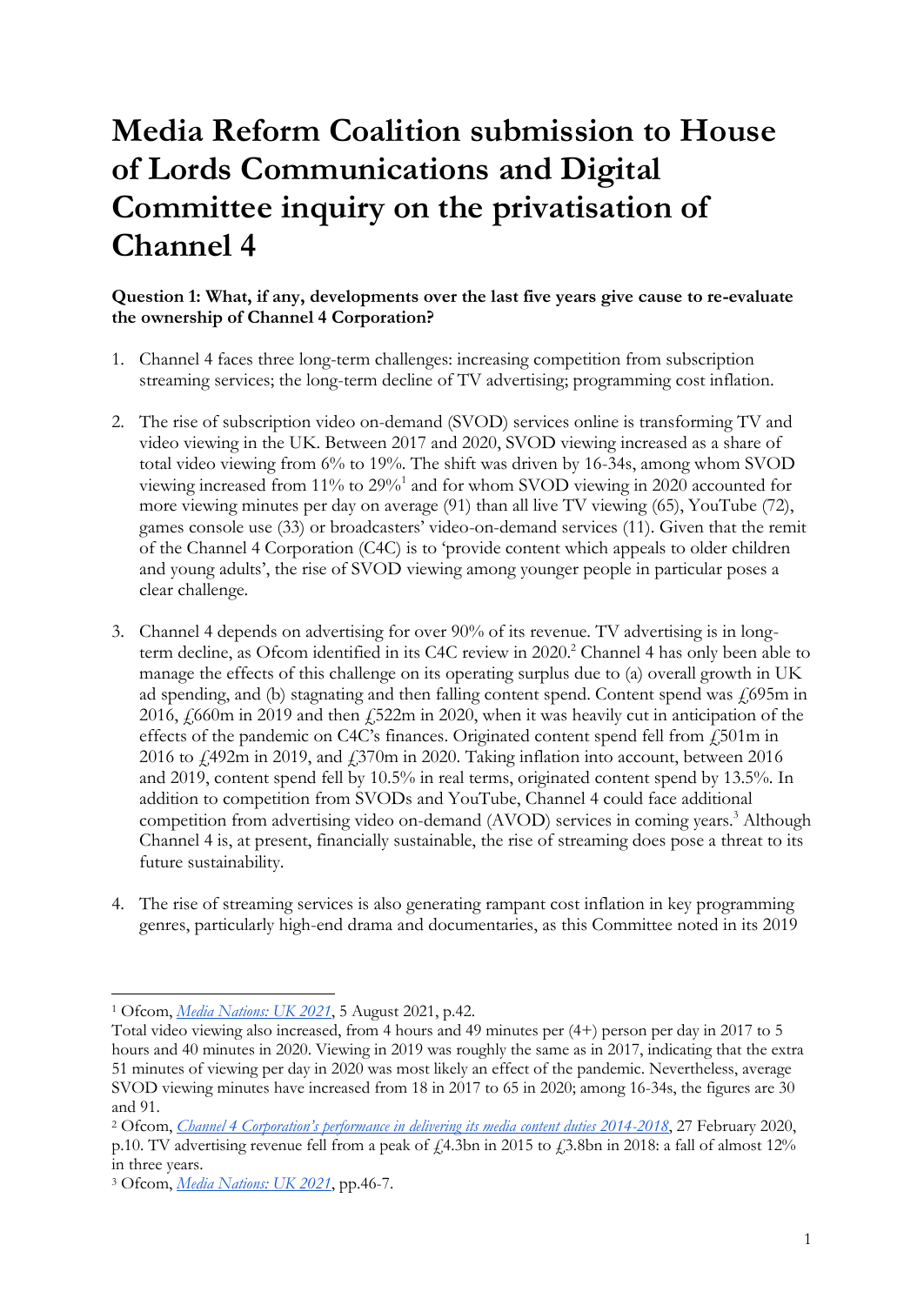report on public service broadcasting (PSB).<sup>4</sup> Channel 4 told the committee its budget per hour for commissioned drama rose from  $f$ 750,000 to  $f$ 1.5m between 2013 and 2017, while the BBC's high-end drama budgets had risen by 60% over the previous five years. Netflix is intending to spend over \$17bn  $(f12.35bn)$  on content this year, nearly 24 times Channel 4's content spend in 2020 and over 18 times its average spend in the four years prior.<sup>5</sup> As a result, the same amount of funding will go less and less far over time, as competition for the best talent, production resources and intellectual property continues to intensify.

- 5. While we accept Channel 4 faces major challenges, we completely reject the Government's argument that privatisation is the solution. The Government has offered no plausible reasons why a privatised Channel 4 would be better placed to meet the challenges outlined above, and we believe it would in fact be less able to meet them.
- 6. We think it is striking that unlike this Committee the Government has not even consulted on whether there are ways of addressing concerns about Channel 4's long-term sustainability *while keeping the channel in public ownershi*p. In our view, that demonstrates clearly that protecting Channel 4 and its ability to fulfil its important public service remit is not what is motivating the Government's enthusiasm for privatisation.

### **Question 2: If Channel 4 Corporation were privatised, what would be the benefits? What would be the risks and to what extent could they be mitigated?**

- 7. There are three main sources of funding for TV and VOD content: advertising & sponsorship, subscription and public funding (e.g. the TV licence fee). To generate more revenue for content investment, a privatised Channel 4 would have to either generate more advertising revenue, or turn to subscription revenue.
- 8. We believe that subscription is antithetical to the public purposes of Channel 4 in particular, and PSB more generally, since it ought to be a key principle of PSB that content is available to the whole public, regardless of ability to pay. All4's  $f$ 4-a-month, ad-free subscription service already erodes this principle, and a privatised Channel 4 may go further and introduce a more expensive, 'premium' subscription tier to fund high-end content.
- 9. If Channel 4 is privatised, it will still be dependent on TV advertising revenue, which is in long-term decline, as the Government and Ofcom recognise. Under private ownership, Channel 4 would be required to increase profit margins for its shareholders. The two most obvious ways of doing this are by (a) cutting the content budget and/or (b) seeking to 'game' or dilute its remit. According to a report by the consultancy Ampere Analysis, the cuts to its content budget under such conditions would likely be of the order of 40-50%.<sup>6</sup>

<sup>4</sup> House of Lords Communications and Digital Committee, *[Public service broadcasting: as vital as ever](https://publications.parliament.uk/pa/ld201919/ldselect/ldcomuni/16/16.pdf) – 1st [Report of Session 2019](https://publications.parliament.uk/pa/ld201919/ldselect/ldcomuni/16/16.pdf)*, 5 November 2019, pp.37-38.

 $5$  Channel 4 content spend was  $\frac{2522m}{m}$  in 2020 and averaged  $\frac{1}{673m}$  in the four years prior.

<sup>6</sup> Mark Sweney, ['Channel 4 privatisation "](https://www.theguardian.com/media/2021/sep/14/channel-4-privatisation-60-production-companies-indie-producers)could shut up to 60 production companies"', *Guardian*, 14

September 2021: 'the [Ampere Analysis] report argues that a new owner would aim to cut 40% to 50% of Channel 4's programming budget to boost its roughly 8% margin closer to the level of commercial peers across Europe, which operate at about 15% or higher. … A reduction in spend on original productions could jeopardise 50 to 60 small production companies … And potentially more if a buyer is particularly risk averse and looks to commission more from larger producers.'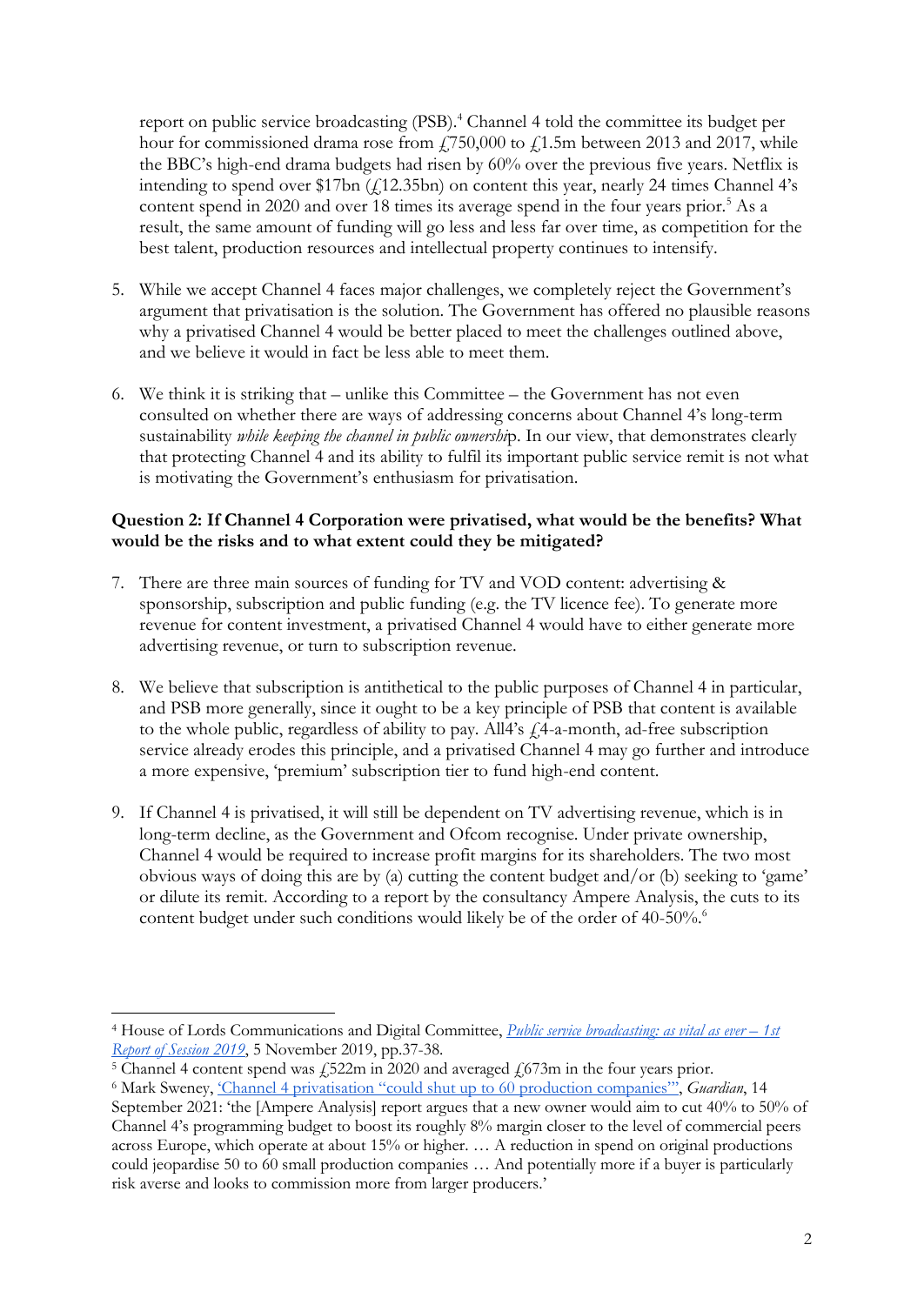- 10. Under private ownership, it would be the fiduciary duty of Channel 4's corporate leadership to find ways of circumventing the less profitable parts of the corporation's PSB remit.<sup>7</sup> That might be achieved by minimising what Channel 4 spends on the sorts of content required by its remit and by lobbying the Government to dilute or abolish the remit.
- 11. We would point out how difficult it is to define some of the concepts in C4C's media content: 'a broad range of high-quality content that appeals to the tastes and interests of a culturally diverse society'; the promotion of 'alternative views and perspectives'. There is considerable scope for a shareholder-focused Channel 4 leadership, or corporate owner, that is not committed to 'game' it by creating content that fulfils the letter but not the spirit of the remit.<sup>8</sup>
- 12. At present, Channel 4 effectively operates a cross-subsidy model, where programmes that attract lots of viewers at relatively low cost are used to fund more expensive programmes that better fulfil Channel 4's PSB remit, such as news and current affairs programmes. Privatisation would lead to the reverse: a for-profit Channel 4, whether independent or acquired by a larger, commercial, media conglomerate (probably from the United States) would make the minimum of PSB content it is required to, while focusing on maximising advertising revenue.
- 13. It is widely acknowledged that a remit imposing extensive PSB requirements would depress the sale value of C4C. It stands to reason that those most confident they will be able either to get around the remit, or get the Government to dilute or abolish it over time, will be most prepared to pay more for the channel and win out in any competition to buy it.
- 14. The Government's own case for privatisation highlights the long-term decline of TV advertising due to declining live TV viewing. What the Government does not explain is, if this is the case, why would a forward-looking media conglomerate buy C4C and invest heavily in it? The far more plausible scenario is that C4C is squeezed to produce a short term profit by cutting costs (mostly from its content spend), leading to a longer term decline in viewing, which then entails a new round of cost cutting. There is a clear precedent to hand for this kind of downward circle of cost cutting and audience decline: the collapse of commercial news publishers in the UK, particularly in the local and regional press.

### **Question 3: If Channel 4 were to remain in public ownership, what would be the benefits? Insofar as they are valid, how could concerns about its long-term viability be addressed?**

15. Were Channel 4 to remain in public ownership it would be better placed to meet the future challenges outlined above in paragraphs 1-4, and to address concerns about its long-term viability. While a privately owned Channel 4 would be subject to considerable commercial pressures, creating an incentive for its remit to be less substantively met, for regulatory requirements to be weakened and for content production to be cut, Channel 4's current ownership structure to some extent mitigates these pressures. As such, its public ownership

<sup>7</sup> That is, assuming the Government does not decide to abolish, or substantially dilute, Channel 4's channel remit or C4C's media content duties in order to maximise the value of the sale.

<sup>8</sup> This is not only our view, but that of the media consultancy Enders Analysis in their report on the issue: 'We believe that it will be difficult to maintain the remit with a new buyer paying any more than a meagre sum, and even if that happens, a profit-oriented buyer will have incentive to game the obligations.' Enders Analysis, *[Channel 4: Privatisation, here we go again](https://www.endersanalysis.com/reports/channel-4-privatisation-here-we-go-again)*, 22 June 2021, p.1.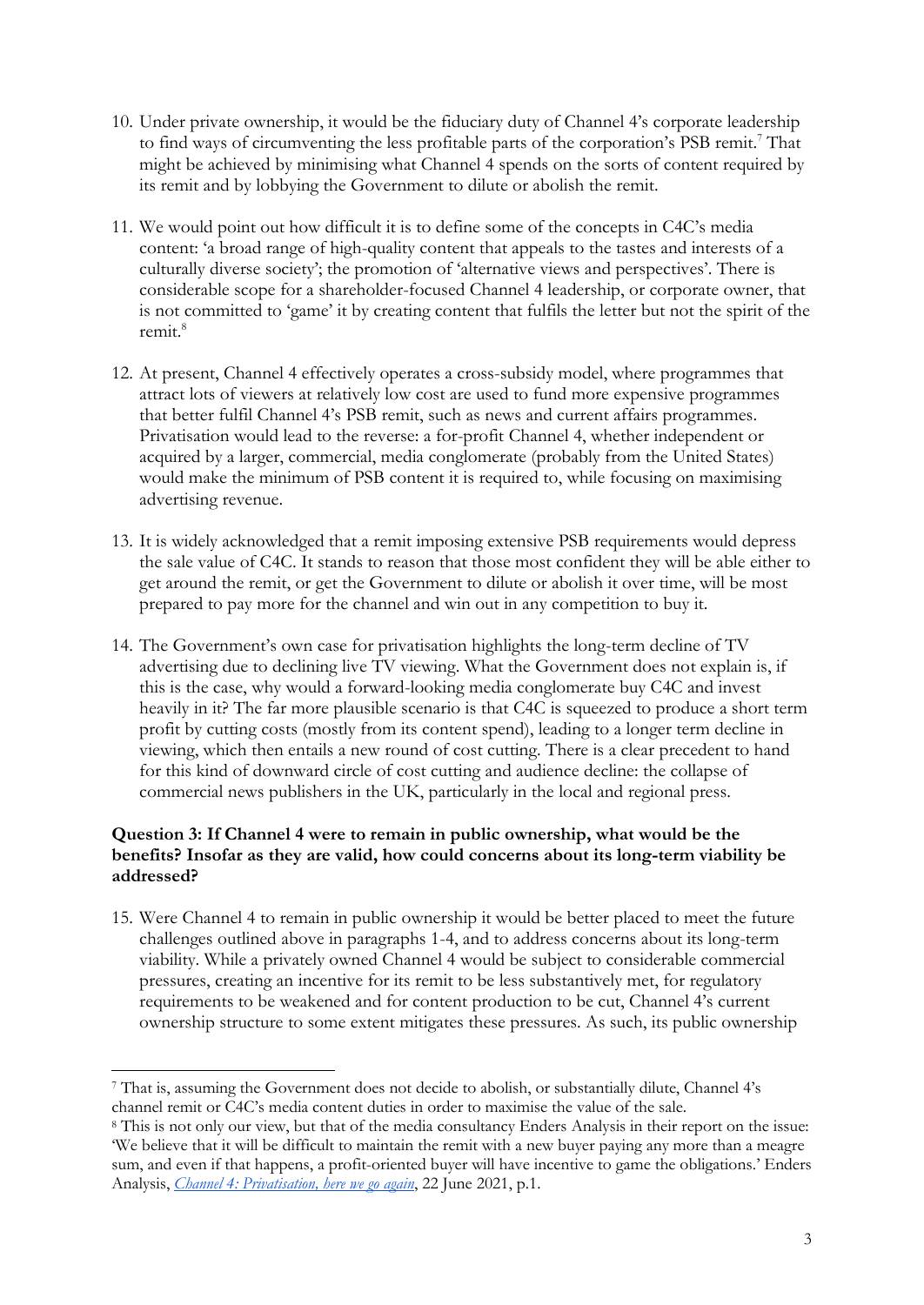structure is fundamental to Channel 4 substantively meeting its remit and regulatory requirements.

- 16. If Channel 4 remains in public ownership, there is the option of replacing declining TV advertising revenue with alternative forms of public funding that could strengthen its capacity to meet its remit in an increasingly competitive market, commissioning programming that is both popular *and* high-quality. For example, we propose funding Channel 4 with a new 5% tax on advertising spending in the UK. In 2020, total UK advertising spending was  $\ell$ 23.5bn, despite the pandemic. A 5% tax would raise in the region of £1-1.2bn - more than Channel 4's total pre-pandemic revenue. A tax on all forms of advertising would be equal across formats, and spread across a range of parties (including Google and Facebook, who accounted for 80% of online ad spending in the UK last year), as well as giving Channel 4 a source of funding that is guaranteed to increase in the future.<sup>9</sup>
- 17. In addition, this small tax could be supplemented by a tax on Pay-TV and SVOD services. These services – including Sky – currently have no obligations to produce public service programming. In lieu of imposing obligations on them to do so, they could be taxed, with the revenue used to increase the budgets and capacities of the UK's public broadcasters. Ofcom estimates that in 2020 online subscription entertainment and audio-visual services generated revenue of  $f(3.4)$  billion in the UK (although this includes music streaming services like Spotify). A tax on this and the roughly  $f13$  billion in annual revenue that Sky, the UK's main Pay-TV operator, generated in 2020, could provide a further source of funding to support UK PSB production.
- 18. If these proposals were implemented, Channel 4 could become an ad-free TV channel and streaming service. Ofcom research has found majorities or pluralities of viewers unhappy with the amount of advertising on Channel 4, ITV1 and Channel 5,<sup>10</sup> and criticisms of advertising on its channels and platforms feature in Ofcom research on Channel 4's remit.<sup>11</sup> Research for the DCMS on viewers attitudes to the BBC, meanwhile, found not only that 'adverts were largely disliked' by television viewers, but that the iPlayer was preferred to the streaming service of commercial rivals because it is ad-free.<sup>12</sup> Since the lack of advertising is a major part of the appeal of Netflix and other SVOD services, an ad-free Channel 4 would be much better placed to compete online with the US streaming giants.
- 19. Our proposed new public funding model would mean that (a) Channel 4 would have a larger annual budget, and (b) by eliminating the operating costs created by having to sell advertising, would also be able to spend more of its budget on programming. The result would be greater investment in UK-originated programming made by the UK's independent production sector, and in the UK's film sector, with much of that investment occurring outside London, in the UK's nations and regions. The same scale and pattern of investment would be highly unlikely under private ownership. It is for this reason that the Government's proposal has been met with scathing criticism from many figures in the UK's film industry.<sup>13</sup>

<sup>&</sup>lt;sup>9</sup> Total UK ad spending was £15.5bn in 2010, according to AA/WARC data, meaning the ad market has grown by 51.6% over the past decade.

<sup>10</sup> Ofcom, *[Cross Platform Media Tracker 2017: Audience Attitudes to Programme Standards](https://www.ofcom.org.uk/__data/assets/pdf_file/0020/116084/Cross-platform-media-tracker-2017-audience-attitudes-to-programme-standards.pdf)*, pp.71-2.

<sup>11</sup> Ofcom, *[Channel 4 Corporation Remit: Research report produced for Ofcom by Kantar Media](https://www.ofcom.org.uk/__data/assets/pdf_file/0018/104094/Channel-4-Corporation-Remit-Research-Report-2017.pdf)*, 12 July 2017.

<sup>12</sup> GfK Social Research, *Research to explore public views [about the BBC: For the Department for Culture, Media and](https://assets.publishing.service.gov.uk/government/uploads/system/uploads/attachment_data/file/522509/Research_to_explore_public_views_about_the_BBC.pdf)  [Sport](https://assets.publishing.service.gov.uk/government/uploads/system/uploads/attachment_data/file/522509/Research_to_explore_public_views_about_the_BBC.pdf)*, 2016.

<sup>&</sup>lt;sup>13</sup> Geoffrey MacNab, "Incredibly short-sighted": UK industry reacts to possible privatisation of Film4', *Screen Daily*, 21 July 2021.